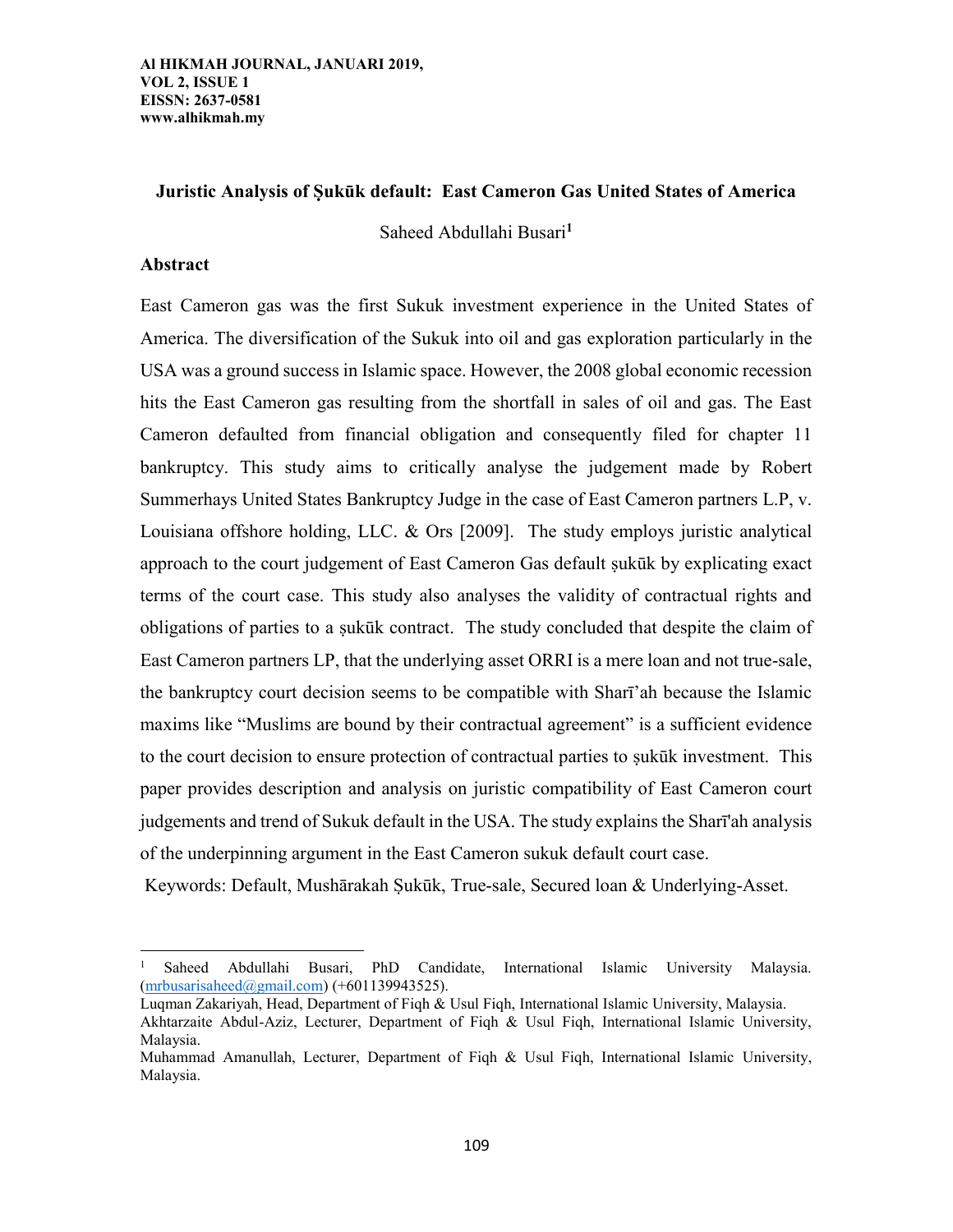## **1.0 Introduction**

l

*Ṣukūk* is an Islamic financial instrument that can contribute to the overall development of a state. *Ṣukūk* is an Islamic alternative to conventional bonds, and it can contribute effectively to the growth of the economy through the provision of funding to industries, corporation and government from *halal* sources. Hence, the *ṣukūk* instrument is considered as the most equitable financial instruments based on distribution of profits and losses resulting from developing projects to corporation and government. *Ṣukūk* is based on risk sharing rather than risk transfer practices in the conventional bonds.<sup>2</sup> However, applications of *ṣukūk* investment have contributed immensely to the development of infrastructure, particularly among Muslim nations. For instance, as of 2008, both Malaysia and UAE accounted for over 70% of the total ṣukūk market. The Central banks of these countries can use ṣukūk instruments to provide liquidity tools for banks, institutions, agencies and corporations.<sup>3</sup> Sukuk has also increased the volume of investment of corporations, government infrastructures in non-Muslim nations such as the United Kingdom and United States of America. For example, David Cameron, the former Prime Minister of UK had said in the parliament that the government is considering exploring the opportunity of ṣukūk towards developing infrastructures within the kingdom.<sup>4</sup> Also, in the United States, East Cameron gas company issued the first sukuk in 2008. Despite all these contributions of Sukuk investment, the event of Sukuk default remains a challenge to the growth of the nascent industry, particularly in united states. This study aims to examine the fact of the case between East Cameron gas LP, Versus Louisiana offshore holding, LLC, & Ors [2009].

This study will trace the litigation of East Cameron gas ṣukūk default (USA) of 2006 and the decision of Louisiana court decision concerning the right of the ṣukūk holders to the

<sup>2</sup> Siḥr Abdullah Al-Ḥilmī, Al-Ṣukūk Al-Islāmiyyah Wa Dawruha fī Al-Tanmiyah Al-Iqtiṣādiyah, Vol. 15, issue 4, (Al-Nahda, 2014), 85-104.

<sup>&</sup>lt;sup>3</sup> Kuwait Finance House "Introduction" in Sukūk Suruhanjaya Sekuriti Malaysia, Sukūk: Islamic Capital Market Series, Edited by AbdulKader Thomas (Malaysia, Sweet & Maxwell Asia & Thomas Reuters, 2010), IX.

<sup>4</sup> David Cameron to unveil plans for £200m Islamic bond, World Islamic Economic Forum will hear prime minister outlining plans for Sukūk bond compliant with Islamic law, Retrieved on 23/04/2018, from: https://www.theguardian.com/money/2013/oct/29/Islamic-bond-david-cameron-treasury-plans.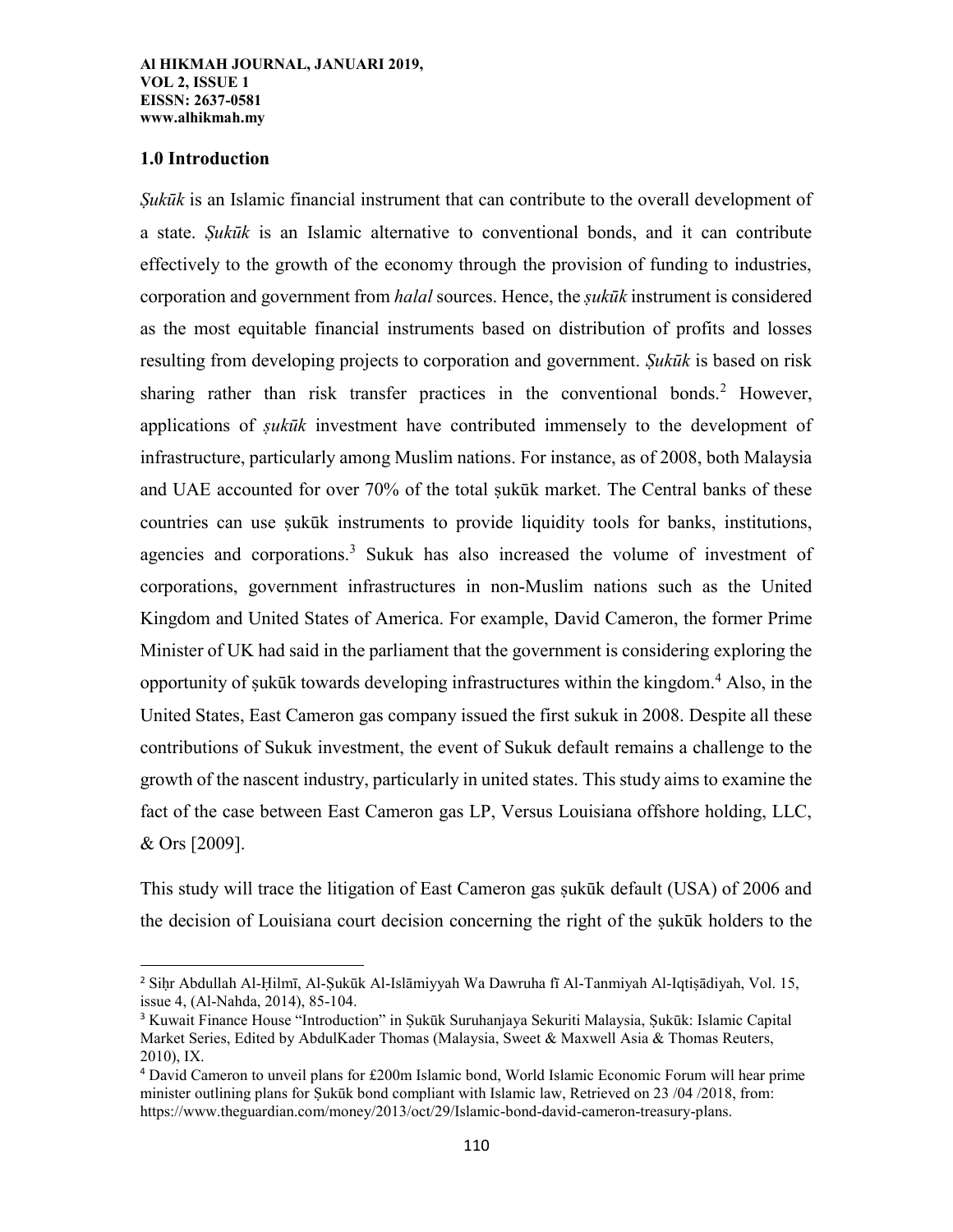underlying asset. The argument is between the East Cameron company creditors and their ṣukūk investors. In the event of default in fulfilling the obligation of the ṣukūk investment, the ṣukūk investors may proceed to make recourse to the underlying asset while the east Cameron company claims the sales of the underlying asset was not a true-sale but mere secure loan. Hence, other creditors should be allowed to have equal recourse to the underlying asset. The decision, in this case, was held at the United States bankruptcy court; Western District of Louisiana Lafayette / Opelousas Division. The court held a decision in the case of East Cameron Partners, L.P., (Debtor) versus Louisiana Offshore holding, LLC, East Cameron Gas Company, and Deutsche Bank Trust co. Americas. According to the status of the US bankruptcy court of Western Louisiana, under the 27 U.S.C., 157 (b) (2) (A), (O) and 1334 (b) (2) and under bankruptcy rule 7001., the court has jurisdiction to decide over the subject matter. In 2006, the debtor filed for bankruptcy relief under chapter 11, of the US bankruptcy law.<sup>5</sup>

The contractual agreement shows that East Cameron gas company (Cayman Island SPV) issued sukūk of USD 165.67 million with 13 years' maturity. The East Cameron partners in Texas, USA was the originator to the ṣukūk mushārakah contract and the governing law is the United States of America law. The *ṣukūk* was rated by standard & Poor's as CCC+ status and was the first of its type to be issued by a company based in the United States. The East Cameron mushārakah sukūk with the underlying asset of overriding royalty interest (ORRI) belonging to two gas properties while the SPV was acting as trustee for the ṣukūk investment. Therefore, the ṣukūk mushārakah venture is jointly owned by East Cameron Partners (originator) and the ṣukūk holders.<sup>6</sup> The Mushārakah contract specified that the sukūk holders will be paid  $11.25\%$  return on quarterly basis while the reserve account is expected to maintain any shortfall in return. However, in 2008, the situation seems unfavourable for the East Cameron partners (Originator) as a result of continuous fall in production of gas which triggered sukūk default because of failure from contractual

 $\overline{a}$ <sup>5</sup> United States Bankruptcy Court Western District of Louisiana Lafayette Division, Case no. 08-51207, Retrievedon02/04/2018

from:file:///C:/Users/HP/Desktop/East%20Cameron%20Court%20case/ECP%20Petition.pd.

 $^6$  Beebe Salma Sairally et al., Sukūk: Principles & Practices, (Kuala Lumpur, ISRA, Suruhanjaya Sekuriti & Khazanah Nasional, 2017), 588.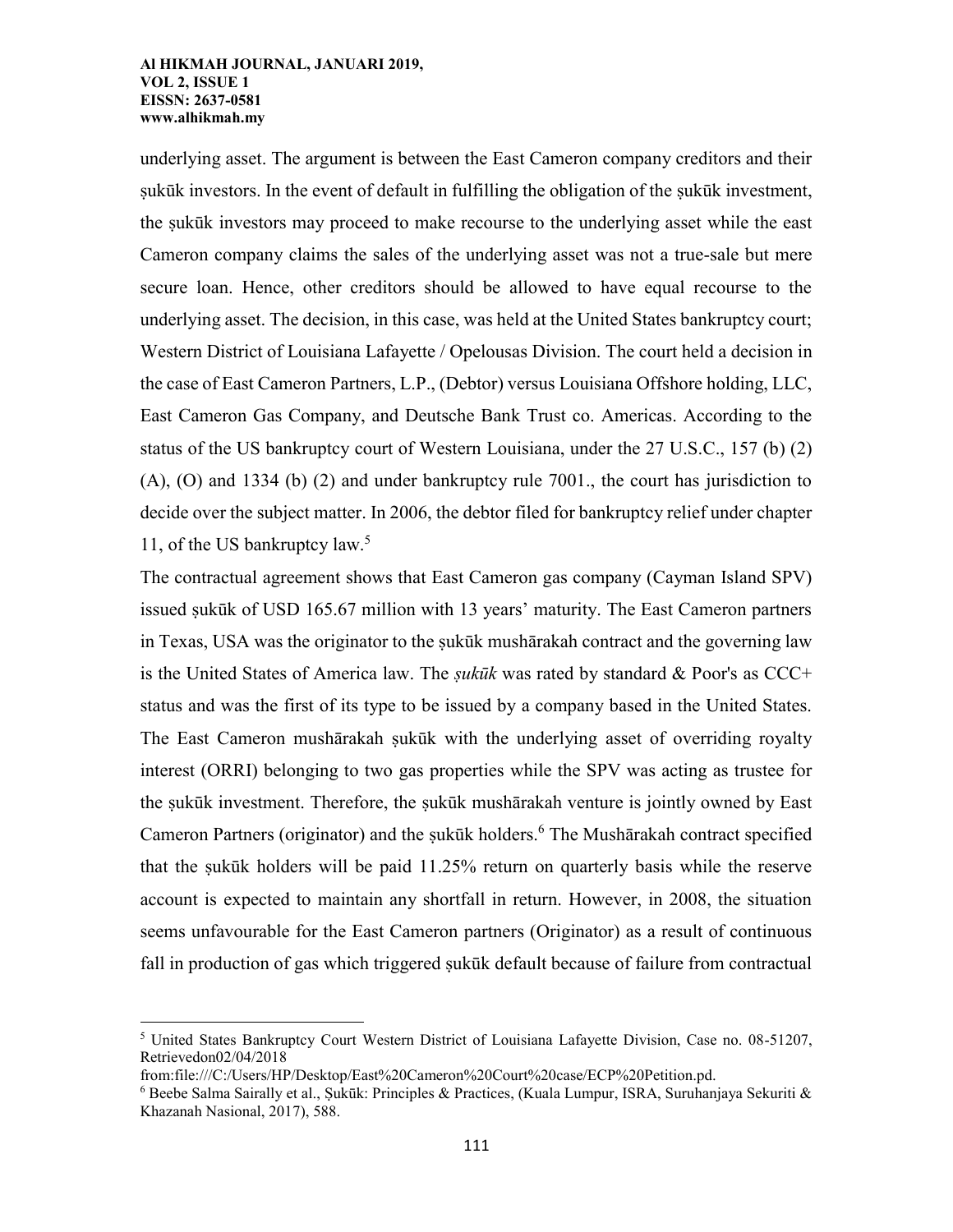financial obligations. Consequently, ECP files for protection under the US chapter 11 bankruptcy law for restructuring their debt and operation.<sup>7</sup> The ECP further filed another adversary proceeding that the court should recognize the contractual transaction as secured loan and not a true sale. Unfortunately for the ECP, the court went through the documents and rejected the claim that the contract is a loan and established that the overriding royalty interest as the underlying asset is a true sale and the sukūk holders have right to lay recourse to it. $8$ 

The study will discuss the remaining part of the research as follows: (a) Trend of Sukuk in USA, (b) Summary of East Cameron Prospectus, (c) Sales & Purchase Agreement of the Underlying Asset, (d) Fact of the case, (e) Parties to the case (f) Court Judgment on status of Underlying asset between true sale  $\&$  secured loan, (g) Juristic analysis of true sale of the in sukuk contract (h) Discussion on East Cameron court Decision, (i) Conclusion

## **2.0 Trend of Sukuk in the United States of America**

l

Ṣukūk investment has been introduced into the United States as far back as early 2003. The regulatory framework in the United States seems flexible as it permits sales based ṣukūk and asset-based sukūk investment. The United States of America is known for its robust regulatory framework for banking services and operation. Similarly, the operation of the Islamic capital market instrument such as sukūk is welcomed under the US legal system which is much trusted for its disclosure requirements and enhancement of prudential standards.<sup>9</sup> However, several regulatory agencies in the US coordinate the banking operation between federal and state levels. For instance, the office of the Comptroller of the Currency (OCC), the Federal Deposit Insurance Corporation (FDIC) and National Credit Union Administration (NCUA). Ṣukūk is treated as a tradition debt and as such governed and regulated by the United States Securities exchange commission. Traditional

<sup>7</sup> Stephen Fidler, "Defaults Pose Latest Snag in Islamic-Bond Market", Wall Street Journal, 16 June 2009, Retrieved: 2/4/2018 from: http://online.wsj.com/article/SB124510859262816907.html.

<sup>8</sup> Beebe Salma Sairally et. Al., Ṣukūk: Principles & Practices, (Kuala Lumpur, ISRA, Suruhanjaya Sekuriti, Khazanah Nasional 2017), 590.

<sup>9</sup> Taylor, Michael F, "Islamic Banking: The Feasibility of Establishing an Islamic Bank in the United States" http://www.allbusiness.com/legal/618197-1.html).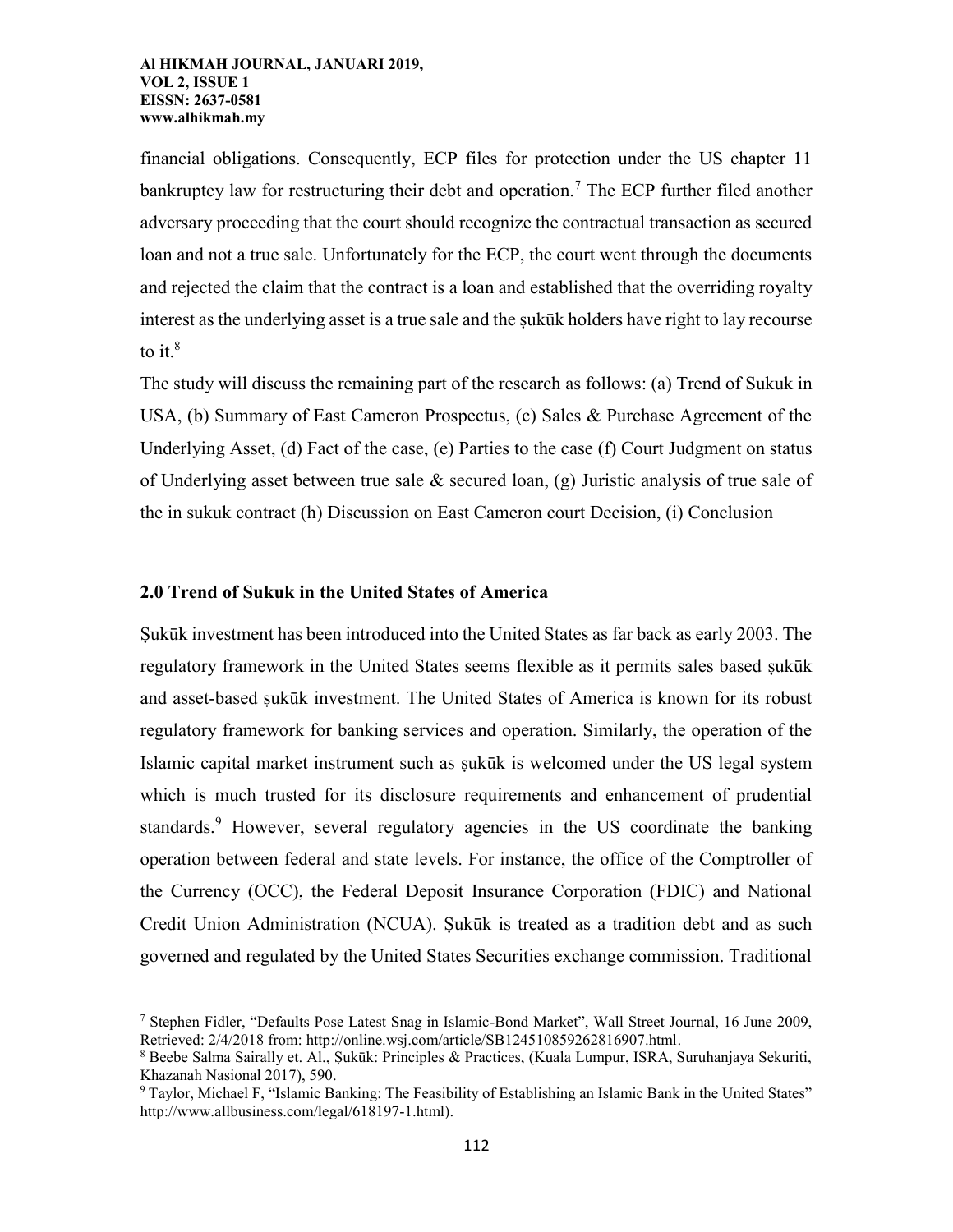debt in United States law is similarly regarded as asset-backed securities as stipulated in the US Securities Act of 1933 under the applicable 33 Act, or exemption regulation D or section  $144A$ <sup>10</sup>

In recent times, the trend of sukūk offering in the United States has shifted from real estate development project to energy, oil and gas investment project. Hence, this shift in investment interest has given birth to the East Cameron ṣukūk investment as the first oil and gas ṣukūk in the USA. Consequently, the Dow Jones Citigroup ṣukūk index in 2006 was established for measuring the performance of Islamic bonds across the globe.<sup>11</sup>



 $\overline{\phantom{a}}$ <sup>10</sup> Suruhanjaya Sekuriti, Security Commission Malaysia, Islamic Capital Market Series, Edited by AbdulKader Thomas, (Malaysia: Sweet & Maxwell Asia, 2010), 83.  $11$  Ibid 84.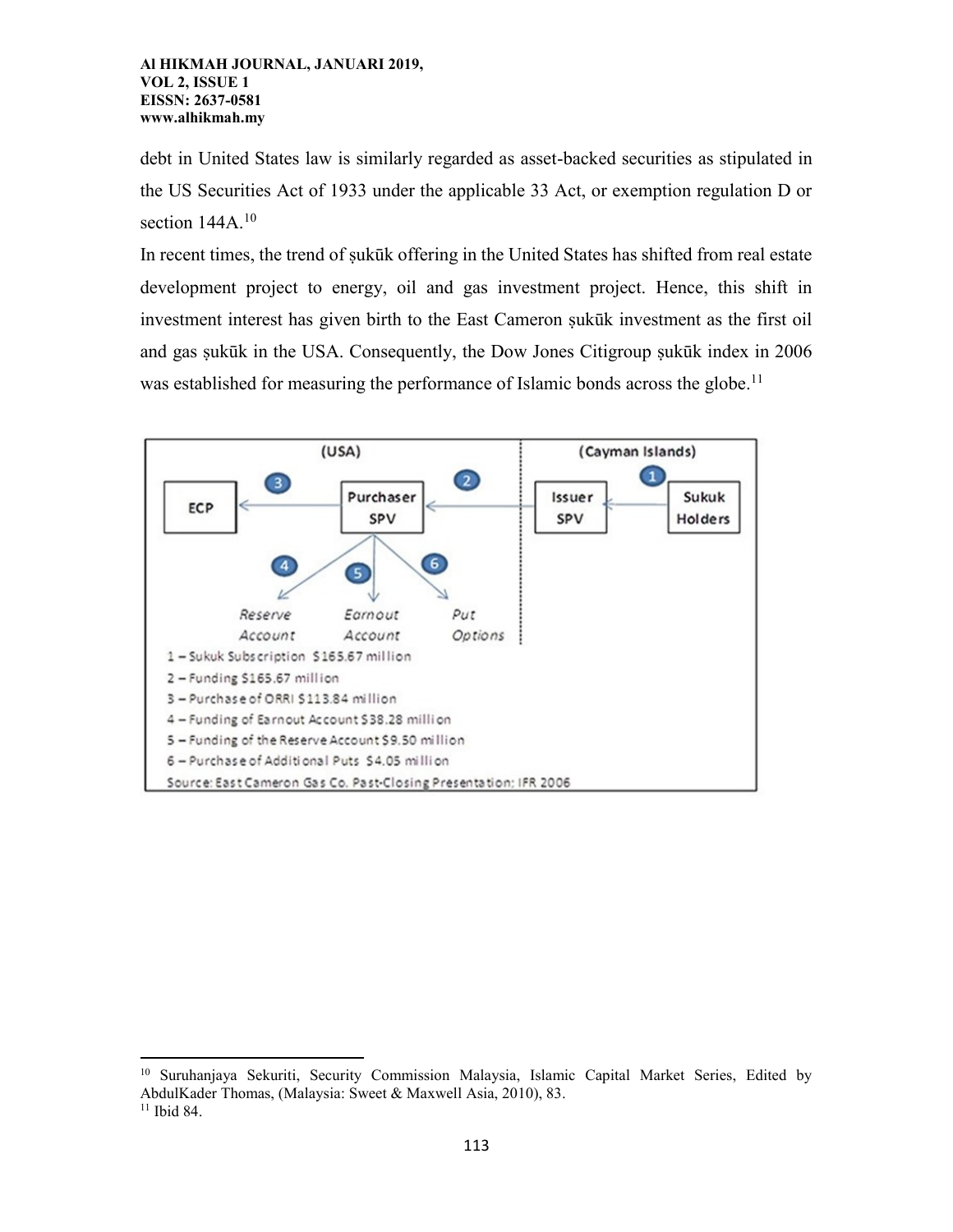l



Figure 4.4 East Cameron Mushārakah Sukūk (Partnership) Sukuk<sup>12</sup>

# **3.0 Summary of East Cameron (USA) Prospectus / Ṣukūk Contract and Transaction**

East Cameron Gas Company is a limited liability company, in the capacity as a trustee of the East Cameron gas Company ṣukūk Trust (as the issuer and SPV) with an issue of US\$ 165.67 million sukūk certificate. The sharī'ah compliant sukūk has expected  $11.25\%$ annual return and with redemption at maturity date not later than July 2019.

The originator (East Cameron Partners, LP is an independent company with leasehold interest in the exploration and production of oil and gas under the law of the state of Texas. The contractual agreement specifies that the East Cameron partners; the originator has sold the overriding royalty interest (ORRI) to the East Cameron Gas company (purchaser SPV)

<sup>&</sup>lt;sup>12</sup> East Cameron Partners' Sukūk, retrieved on 18/04/2018 from: [https://Islamicmarkets.com/education/east](https://islamicmarkets.com/education/east-cameron-partners%E2%80%99-sukuk)[cameron-partners%E2%80%99-sukuk.](https://islamicmarkets.com/education/east-cameron-partners%E2%80%99-sukuk) The figure 4.4 above depicts the contractual agreement in East Cameroon Gas sukuk. The Structure is a mushārakah Sukuk contract with overriding royalty interest (ORRI) as the underlying asset. Although the structure is clear as the shariah board to east Cameron approved the structure to be shariah compliant considering ORRI as underground natural resources, yet the issuer still went further to claim the underlying asset was merely secured loan and not a true sale.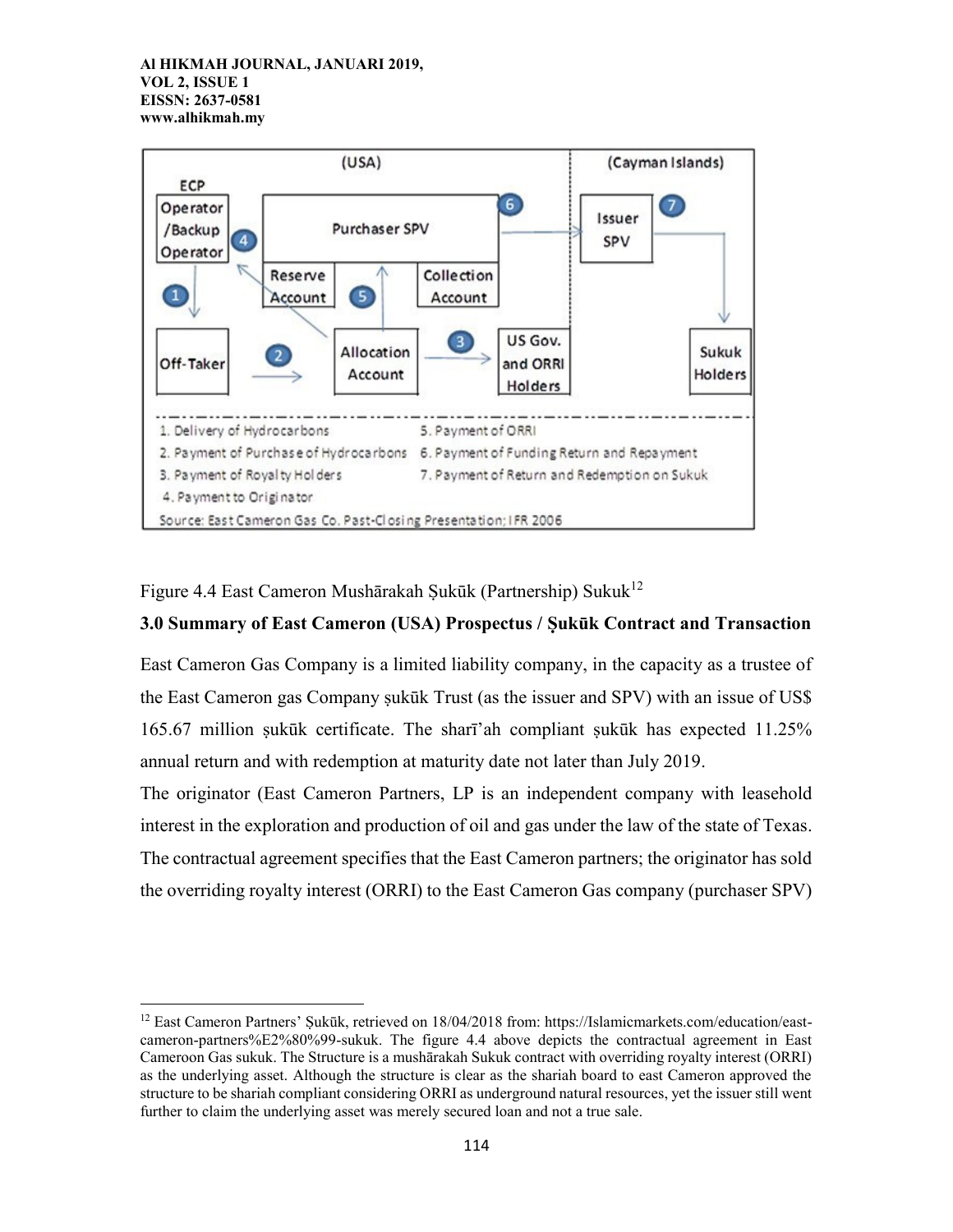$\overline{\phantom{a}}$ 

as a capital contribution and share of the production of the property.<sup>13</sup> Hence, for federal income tax, the issuer SPV and purchaser, SPV agrees to treat the funding as debt under the treasury regulation. <sup>14</sup> The sale agreement between the Purchaser of SPV and the Issuer SPV is a true-sale of the underlying asset, and the funding agreement is assumed to expire upon delivery of the hydrocarbon that is attributed to the ORRI. Similarly, in the event of bankruptcy of the originator, the sukūk holders might lose the certain value of their investment as stated in the risk factor of the offer document.<sup>15</sup>

The ṣukūk investment is referred to as limited recourse and is not debt obligations of the Issuer SPV, the Purchaser SPV or the Originator. In the event of a shortfall of expected returns from overriding royalty interest, the prospectus stipulates that the purchaser cannot lay recourse against the issuer SPV or originator under the ORRI because of reduction in the volume of value of the investment. Instead, the underlying asset remains the property of the sukūk holders based on true-sale agreement.<sup>16</sup> The offer document stipulates that the ṣukūk investment, Contribution Agreement, the Purchase and Sale Agreement, the Production, Delivery and Marketing Agreement and the Back-up Operator Agreement to be governed by Texas law; while the Conveyances governed by Louisiana and Federal law. Also, the Services and Operations Agreement is governed by Louisiana and Texas law while the Issuer SPV organisational documents and Declaration of Trust is governed by Cayman law. Finally, the New York law is regulating the Purchaser SPV LLC Agreement is governed by Delaware law and the Funding Agreement, the Allocation Account Agreement, the Opex Account Agreement, the Back-up Off-taker Agreement, the Hedging Agreement, and the Collateral Agency and Inter-Creditor Agreement.<sup>17</sup>

<sup>&</sup>lt;sup>13</sup> East Cameron gas prospectus, East Cameron Gas Company US\$165,670,000 Investment Trust Certificates (Ṣukūk), :2. Retrieved on 26/05/2018 from file:///C:/Users/HP/Desktop/SC%20Malaysia/East\_Cam%20(1).pdf

<sup>&</sup>lt;sup>14</sup> This agreement can prompt the assumption of the East Cameron gas company that the underlying asset is a secured loan and not a true-sale because the prospectus shows that the funding is considered as debt under treasury regulation for tax.

<sup>&</sup>lt;sup>15</sup> East Cameron gas prospectus, East Cameron Gas Company US\$165,670,000 Investment Trust Certificates (Ṣukūk), :3. Retrieved on 26/05/2018 from file:///C:/Users/HP/Desktop/SC%20Malaysia/East\_Cam%20(1).pdf

 $16$  Ibid <sup>17</sup> East Cameron gas prospectus, East Cameron Gas Company US\$165,670,000 Investment Trust Certificates (Ṣukūk): :23. Retrieved on 26/05/2018 from file:///C:/Users/HP/Desktop/SC%20Malaysia/East\_Cam%20(1).pdf.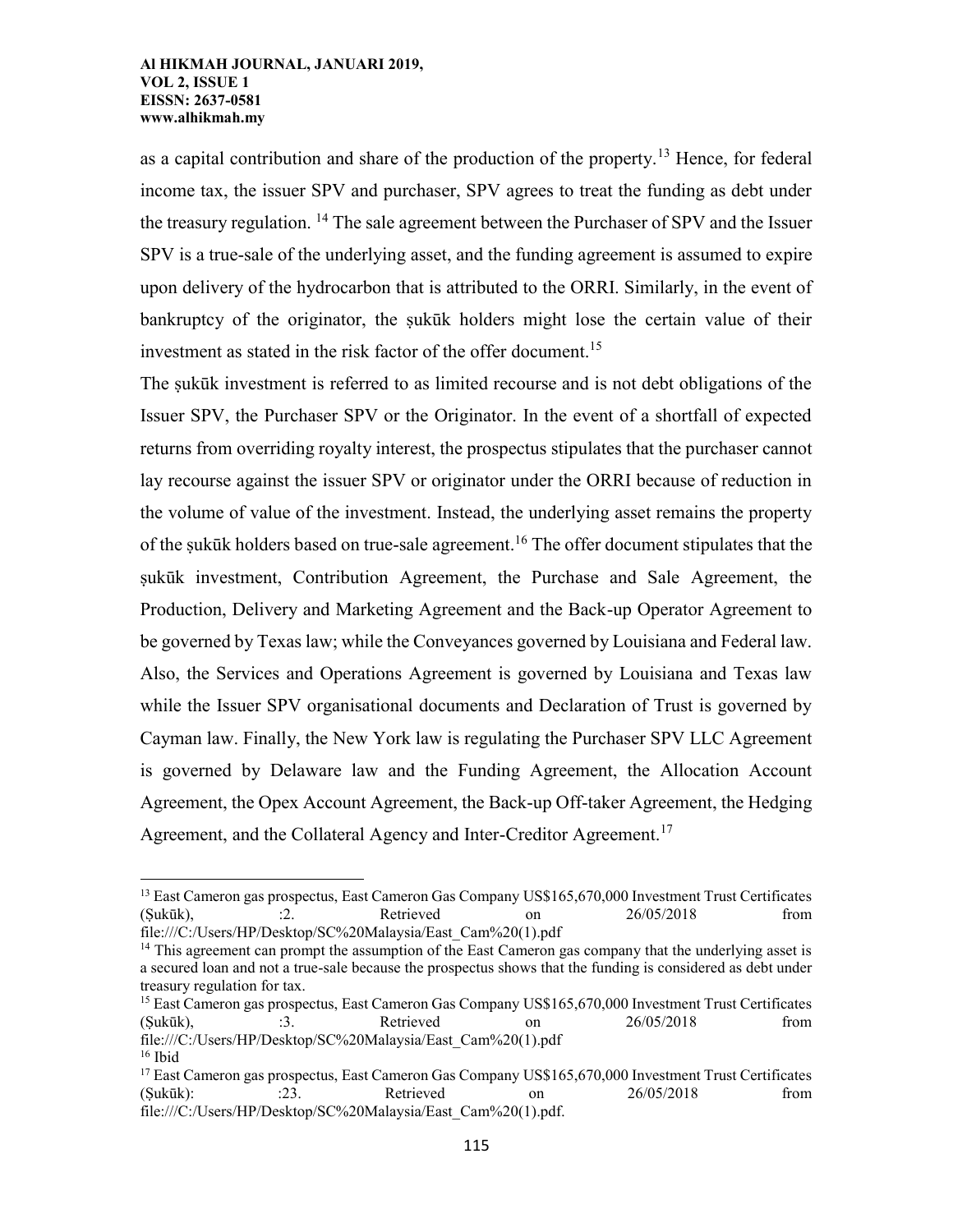## **4.0 Sale and Purchase Agreement of the Underlying asset (ORRI)**

The East Cameron gas sukūk investment has many contractual agreements. One of the important contract in the event of default is the purchase and sales agreement. The offering circular stipulates that the Purchase and Sale Agreement of the underlying asset (overriding royalty interest) between the Originator and the Purchaser SPV is an agreement that the former will agree to purchase and the later will agree to sell the ORRI for \$113.84. The underlying asset to the ṣukūk investment (ORRI) comprises of the exploration and production of oil and gas as real property interest under applicable regulations and operations. In the event of dispute or disagreement among contractual parties, arbitration will be applicable based on the law of the state of Texas with a three-member panel of arbitrators under the American Bar Association Rules of Commercial Arbitration.<sup>18</sup>

This is the general perception of every prospective investor based on the sale of the ORRI in the offering circular that there exists a receipt of an enforcement notice issued by the issuer SPV to the Purchaser SPV as right to exercise resale of the ORRI or particular portion of it as it may be in accordance with industry practice. The Independent members are responsible for initiating the purchaser SPV to the resale of the ORRI. The proceed from the sale should be distributed among ṣukūk holders after deduction of expenses incurred during sales of the underlying asset.<sup>19</sup> Furthermore, the offer circular states that originator is legally not permitted to farming out, assign, convey or sell any parts of the property without the consent of the purchasing SPV that represent ṣukūk holders. In the presence of approval, the originator will still show a guarantee that the ORRI right of producing gas and oil from the property will not be violated based on the law of the State of Louisiana.<sup>20</sup> According to East Cameron gas prospectus, the status of "the Sukūk" represent and evidence an undivided beneficial ownership interest in the Assets, pro rata

<sup>&</sup>lt;sup>18</sup> East Cameron Gas prospectus, East Cameron Gas Company US\$165,670,000 Investment Trust Certificates (Ṣukūk), 73-74. Retrieved on 26/05/2018, from: file:///C:/Users/HP/Desktop/SC%20Malaysia/East\_Cam%20(1).pdf

<sup>19</sup> Ibid: East Cameron Gas Prospectus, 75.

 $20$  East Cameron prospectus, East Cameron Gas Company US\$165,670,000 Investment Trust Certificates (Ṣukūk),: 77. Retrieved on 26/05/2018 from file:///C:/Users/HP/Desktop/SC%20Malaysia/East\_Cam%20(1).pdf.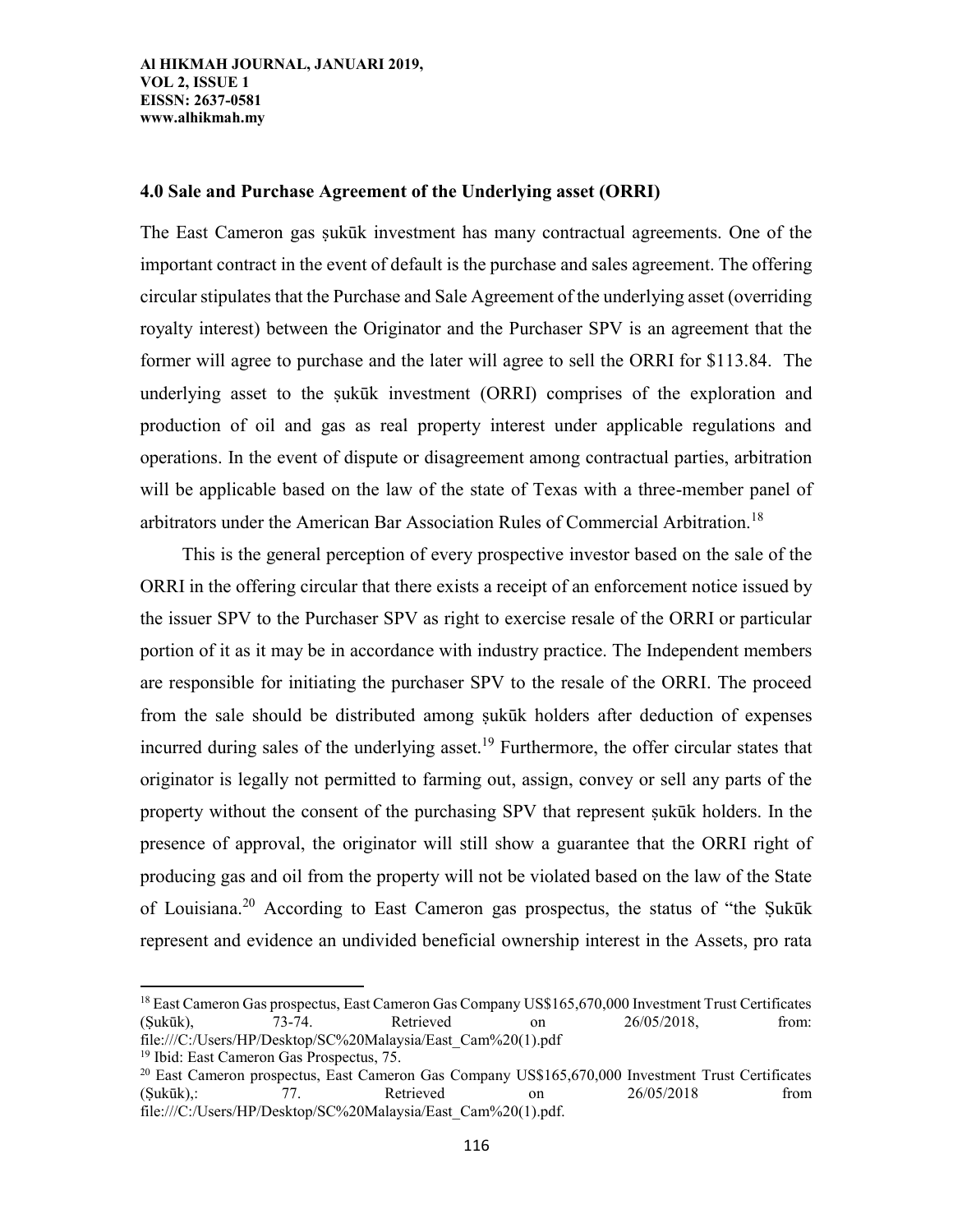based on to the face value of each Certificate and will rank pari passu, without any preference among them. The Ṣukūk will be senior to any other instruments issued by the Issuer SPV".<sup>21</sup> According to the content of the East Cameron gas ṣukūk contract, the Shari'ah compliance documents of the deal viewed the overriding royalty interest ORRI as equal to beneficial ownership for the sukūk holders from the volume and values of the oil and gas produced by East Cameron Partners LP.<sup>22</sup> East Cameron gas sharī'ah advisors also stipulated that the agreement between the issuer SPV and Merril Lynch Commodities Inc. (MLCI) on the sales of the underlying asset (oil and gas produced) is valid under sharī'ah law. That is, the compensation offered to the MLCI on the sale of the Underlying asset is justified under sharī'ah law since it is an established mechanism and common practice in modern finance. $23$ 

## **5.0 Facts of the case**

The East Cameron case encapsulates the terminology of ṣukūk default and purchasing undertaking which has been discussed earlier in the study. Similarly, there are other terms such as; Chapter 11 bankruptcy of USA, True sale, and Secured Loan. The word Bankruptcy is used as far as 13<sup>th</sup> century as Banca rotta. 'Banca' means bank while rotta means failure to fulfil debt obligations. The word bankruptcy is coined out from this combination (Banca rotta) and adapted in the American  $law.<sup>24</sup>$  However, Chapter 11 bankruptcy of USA similarly refers to as protection for reorganisation in default event, whereby a debtor sought court protection in the situation of default and ongoing concerns. A creditor is also allowed to file for Chapter 11 protection after seeking the consultation of

 $\overline{a}$ 

 $21$  Ibid

<sup>22</sup> Ibid: East Cameron Gas prospectus, P: 130.

<sup>&</sup>lt;sup>23</sup> East Cameron Prospectus, P: 132. The Shari'ah Supervisory Board to the East Cameron gas sukūk investment approved the contract as a true-sale. The board holds that the Ṣukūk Offering and the transaction documents state that the Ṣukūk will yield returns that are lawful and good (halal'un tayyib). And Allah knows best. Shaikh Nizām M. S. Yaqūbī & Shaikh Yusuf Talal DeLorenzo.

<sup>&</sup>lt;sup>24</sup> Bracewell & Giuliani, 2012, Chapter 11 of the United States bankruptcy code: Background and Summary, 2012, **P:** 1, Retrieved on  $4/4/2018$ , from: https://www.insol.org/\_files/Fellowship%202015/Session%203/Chapter\_11\_Overview.pdf.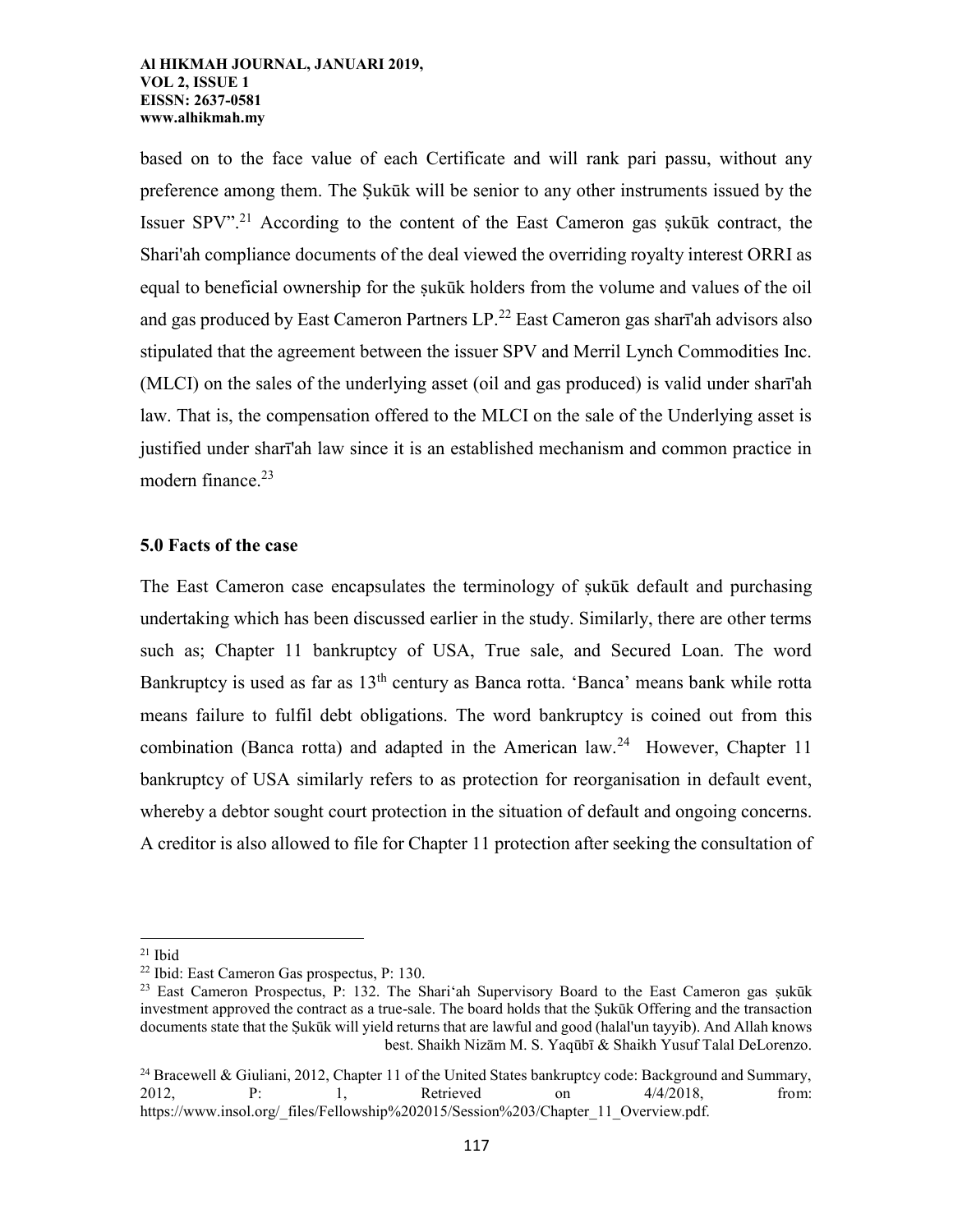l

intention and approval from credit counsellor within the jurisdiction.<sup>25</sup> The creditors is also allowed by law to seek voluntary winding up while the debtors will have to file up by presenting specific schedule as court requirements. Firstly, the schedule of its assets and liabilities. Secondly, current income and expenditures statement and thirdly, schedules of a contractual agreement and unexpired leases properties and lastly the company financial statement.<sup>26</sup> Moreover, any commercial entity within the American jurisdiction is allowed to file for chapter 11 bankruptcy relief, except entities that are governed by other state or federal law in the event of default from financial obligations.<sup>27</sup> In the event of financial distress, the chapter 11 debtor in possession is a protection mechanism used to reorganize the business in financial difficulties. Chapter 11 do not consider corporation's debt to extending to the personal property of the shareholder as it is limited liability based on the share of their investment in the business. Unlike a sole proprietorship whose own identity is not separated from the company and such liability extends to the personal property of the owner. In partnership business, the formation and terms of the owners are significant. The partners in some cases might be liable to debt obligation with their personal properties. Hence, partnership fluctuates between the corporation and sole proprietorship.<sup>28</sup>

Another important term, in this case, is "True sale" of the underlying asset. The true-sale is a situation whereby contractual parties agree to transfer a financial asset for fair value with the intent of a sale. In this scenario, the purchaser is liable to all the benefits and common risk associated with ownership.<sup>29</sup> Kenneth C. Kettering argued that the term 'true sale' in conventional practices seems elusive. He added that there had been a revolutionary improvement since the 1980s where securitisation have started to develop the concept of

<sup>27</sup> Bracewell & Giuliani, 2012, Chapter 11 of the United States bankruptcy code: Background and Summary, 2012, P: 4, Retrieved on 4/4/2018, from: https://www.insol.org/\_files/Fellowship%202015/Session%203/Chapter\_11\_Overview.pdf.

<sup>28</sup> Fed. R. Bankr. P. 1007, Chapter 11, Bankruptcy Basics, Retrieved on 4/4/2018, from: http://www.uscourts.gov/services-forms/bankruptcy/bankruptcy-basics/chapter-11-bankruptcy-basics.

<sup>&</sup>lt;sup>25</sup> Fed. R. Bankr. P. 1007, Chapter 11, Bankruptcy Basics, Retrieved on  $4/4/2018$ , from: http://www.uscourts.gov/services-forms/bankruptcy/bankruptcy-basics/chapter-11-bankruptcy-basics.  $26$  Ibid

<sup>&</sup>lt;sup>29</sup> Peter V. Panteleo et al., Rethinking the role of Recourse in the sale of Financial Asset, The Business Lawyer; Vol. 52, November 1996, P: 159, https://scholarship.law.duke.edu/cgi/viewcontent.cgi?referer=https://www.google.com/&httpsredir=1&artic le=2453&context=faculty\_scholarship.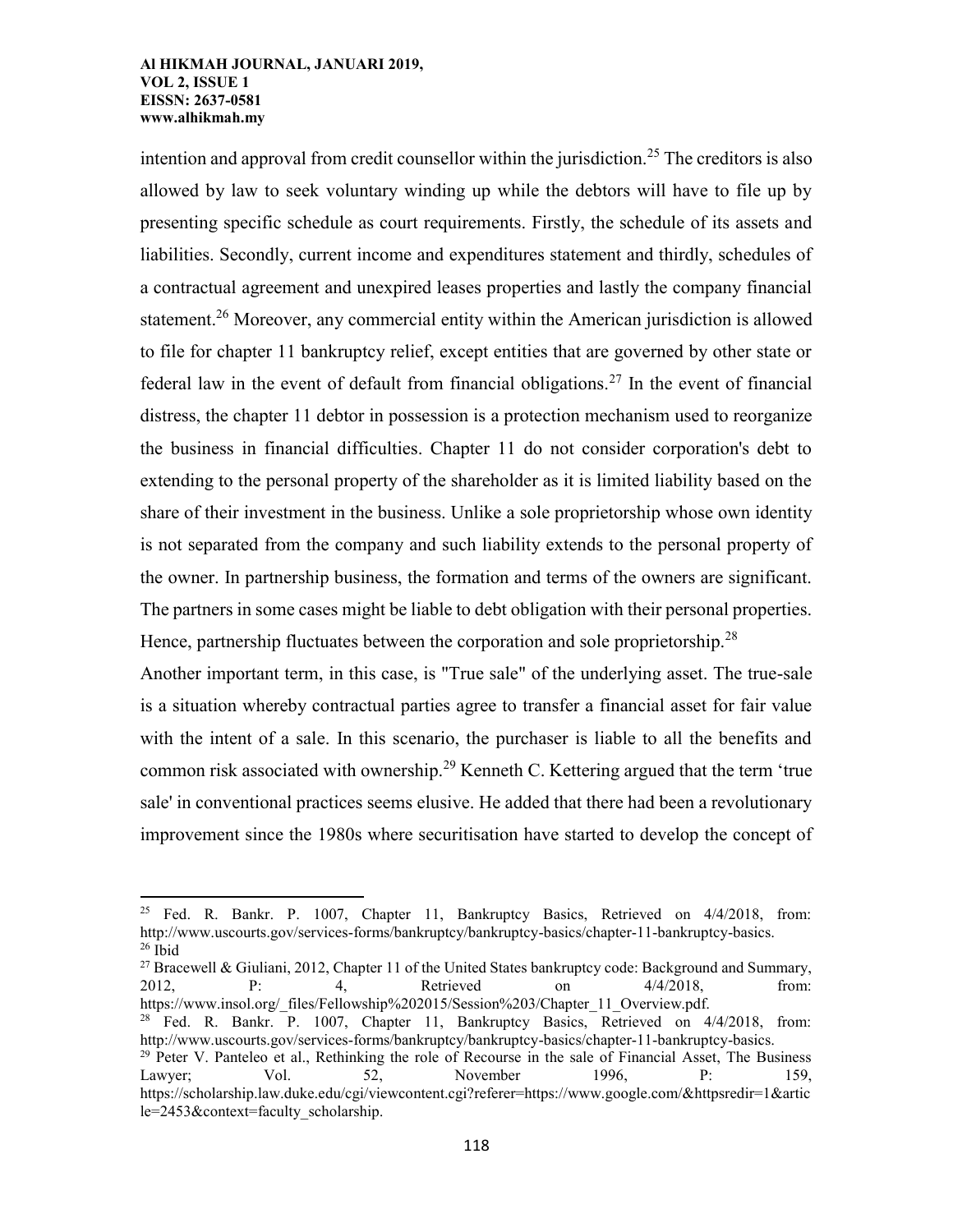special purpose vehicle which the underlying asset must be transferred to serve as recourse in the event of financial distress. SPV inclusion has been a vital conveyance mechanism through which the true-sale of underlying asset can achieve its purpose. $30$ 

In contrast, a secured loan is the transfers of financial assets with the intention to merely secure the loan because all benefits and risk associated with the owners are not transferred. The intent of the contractual parties in the guaranteed loan is to have recourse for the loan sum in the event of default and not necessarily intention to transfer ownership of the asset.<sup>31</sup>

## **6.0 Parties to the case**

 $\overline{a}$ 

The Plaintiff, East Cameron Partners, L.P. as a debtor, in this case, is an independent oil gas exploration and production company with around twenty miles offshore within the jurisdiction of the state of Louisiana in the United States. ECP is a licensed company with the leased interest of producing gas condensation field in federal waters of United States. The Outer continental shelf land Act governs the leasehold interest of ECP. This law recognised ECP as operator of the property for exploration and production on the activities. The Act, however, permits the mineral management service of interior department of the United States to administer its operation.<sup>32</sup>

The defendants in this case are; Louisiana Offshore holding LLC, East Cameron gas company and Deutsche Bank Trust Company Americas, who is a New York banking corporation and Ṣukūk holders (intervenors). The ṣukūk holders, in this case, are considered as a third-party defendant while the intervenors are usually the third party in a legal proceeding. The Louisiana offshore holdings LLC has over 600 acres of oil and natural gas field with an additional asset of 1.8 million barrel of crude oil located within the state of Louisiana. $33$ 

<sup>30</sup> Kenneth C. Kettering, True Sale of Receivables: A Purposive Analysis, (2009), P:511, Retrieved on 4/4/2018 from: file:///C:/Users/HP/Downloads/KetteringTrueSaleofReceivables16ABILRev5112008.pdf. <sup>31</sup> Ibid

<sup>32</sup> Ibid: United States Bankruptcy Court Western District of Louisiana Lafayette Division, Case no. 08-51207, Retrievedon02/04/2018

from:file:///C:/Users/HP/Desktop/East%20Cameron%20Court%20case/ECP%20Petition.pd.

<sup>&</sup>lt;sup>33</sup> Company Overview of Stone Energy Offshore, L.L.C., Certain Producing Properties in South Louisiana, https://www.bloomberg.com/research/stocks/private/snapshot.asp?privcapId=247766963.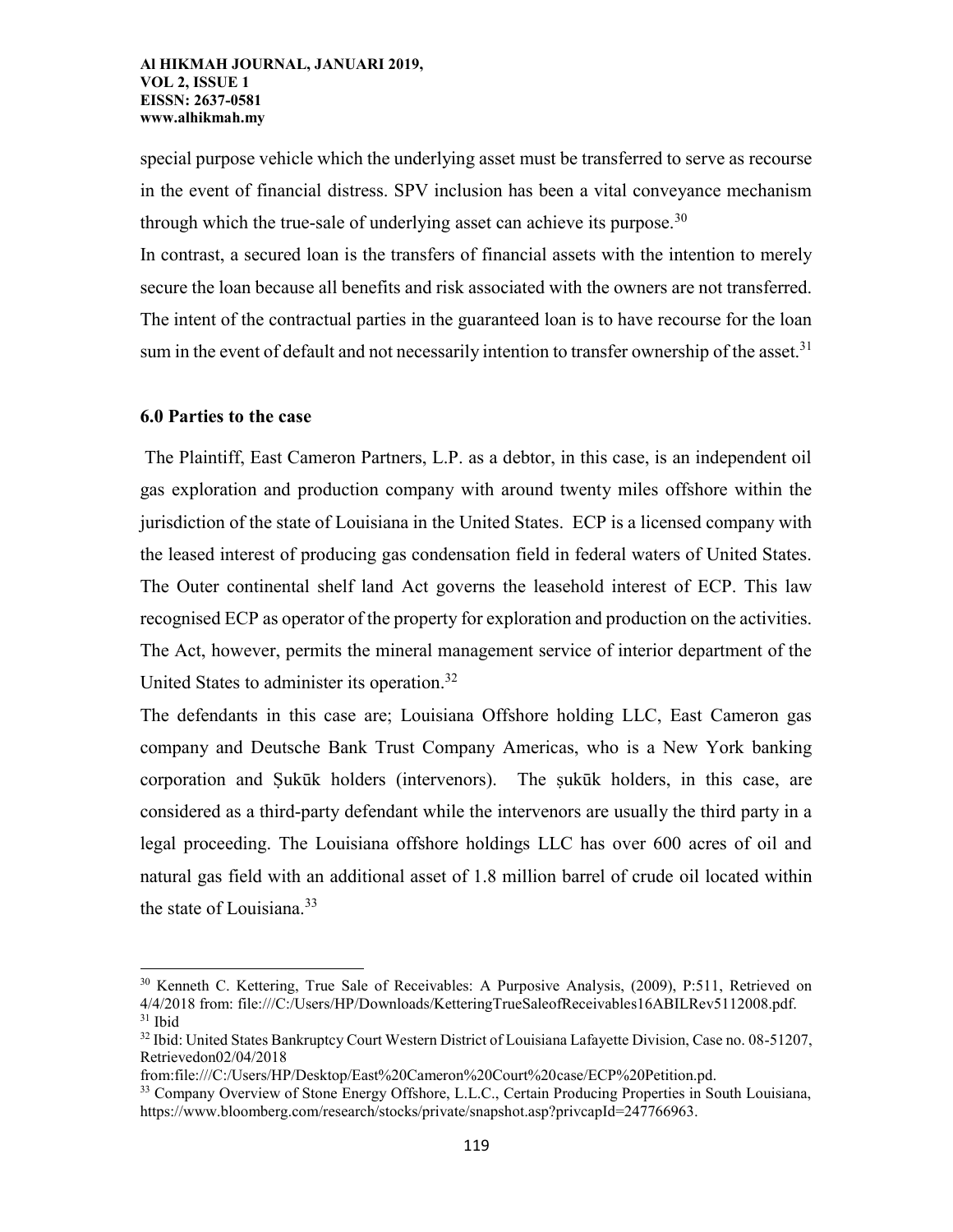# **7.0 Court judgment on the status of underlying Asset between True sale and Secured Loan.**

According to the argument before the court, ECP contends that the whole transaction in the contractual agreement is a secured loan. In other words, the purchase and sales undertaking, the contribution agreement, the purchase conveyance, the contributed conveyance and the PDMA are a mere secured loan. or antichresis. East Cameron partners argued that the ownership of ORRI was not transferred from ECP to LOH as the transaction was not a true-sale agreement. ECP further claimed that the underlying asset is merely a pledge as security for a loan in favour of LOH. <sup>34</sup> In 2008, ECP experienced a shortfall on the overriding royalty interest (ORRI) in oil and gas which is the primary collateral used as the underlying asset to the ṣukūk contract. Consequently, the shortfall event triggered breach of approximately 90% of the reverse level of the threshold as contained in the contractual agreement.<sup>35</sup> Similarly in reference to the Louisiana civil code law,<sup>36</sup>The court inferred the correct understanding of the underlying asset by separating the difference between pawn and antichresis; the former is a form of pledge on movable items while the latter is a pledge on immovable properties. Consequently, antichresis has two basic requirements, first, an antichresis as an immovable must be committed to writing by the contractual parties, secondly, and the transaction must be delivered and possessed by the contractual creditor.<sup>37</sup>

<sup>34</sup> Ibid: United States Bankruptcy Court Western District of Louisiana Lafayette Division, Case no. 08-51207, Retrievedon02/04/2018

from:file:///C:/Users/HP/Desktop/East%20Cameron%20Court%20case/ECP%20Petition.pd.

<sup>35</sup> Standard & Poor's Ratings Services, TEXT-S&P on East Cameron Gas Co (Ṣukūk) 2006, https://uk.reuters.com/article/idUKN1447583720090114.

<sup>36</sup> LA. Civ. Code art. 3134 & 3135.

<sup>37</sup> LA. Civ. Code art. 3176.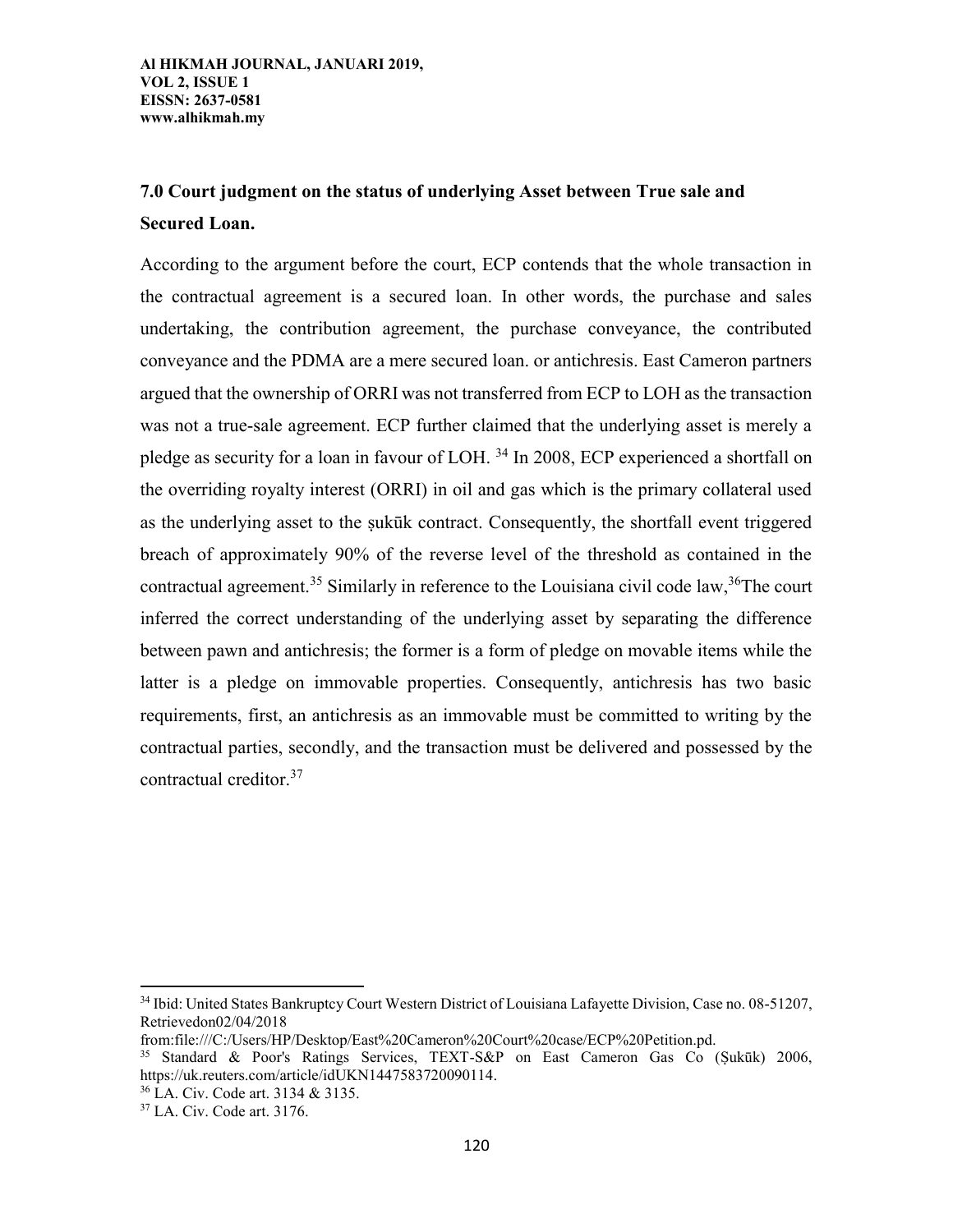# **8.0 Juristic Analysis of True Sale of Underlying asset in Ṣukūk Contract**

In the recent time, ṣukūk default has generated controversies in the Islamic finance industry particularly the challenge of shart'ah compliance in the sukūk contract. The underpinning factors that usually trigger a default in ṣukūk investment is the issue of the true sale of the underlying asset.<sup>38</sup> In Sukūk investment, the originator transfers the asset via SPV to the sukūk holders. The Sukūk investors (sukūk holders) becomes the legal owners of the underlying asset. Similarly, the contractual agreement should ensure the bankruptcy remoteness of the SPV whereby in the event of default the ṣukūk holders can have recourse to the underlying asset that has been established through a true sale agreement.<sup>39</sup>

Ibn Taymiyyah (728H)<sup>40</sup> emphasized in his work "majmūʻah Fatāwā that "the consideration of custom and norms in a financial transaction is like verbal agreement". Although it might not be stated categorically, if the custom and norms consider it as sales, then it becomes sales. For instance, if a contract is viewed in a custom as a rental then becomes rental, and where it is considered a gift, then it becomes a gift, or where is regarded as endowment then it becomes an endowment.<sup>41</sup> To ensure a true-sale in sukūk contract, specific characteristic should be demonstrated by providing true transfer of ownership from the originator to the ṣukūk holders via the SPV. These features are discussed in the preceding paragraphs.

Firstly, in the true sale of an underlying asset from the originator to the sukūk investor via SPV, the contractual agreement must be formulated such that it cannot be re-described or re-characterised by the court or other regulatory bodies as secured loan. This is a very important characteristic because, in the event of default, the underlying asset is the recourse

l

<sup>&</sup>lt;sup>38</sup> Monzer Khaf & Hiba Al-Saudi, Special Purpose Vehicles and Corporate Şukūk: How True is "True Sale"?, JKAU: Islamic Econ., Vol. 29 No. 2, (2016), 2. DOI: 10.4197 / Islec. 29-2.1. The authors recently conducted empirical study of Shari'ah compliant on ten selected ṣukūk investment. Based on AAIOFI standards requirements, the study shows that only one out of ten ṣukūk contracts passed. The remaining nine ṣukūk investment violated the sharī'ah complaint principles one way or the other.

<sup>39</sup> Ibid: 3.

<sup>40</sup> Sheikh Islam Ahmad Ibn Taymiyyah, Jam wa Tartīb, Abdurrahmān bin Qāsim, Vol. 20, (Saudi Arabia: king Fahd bin Abdul-Aziz Press: 2004/1425), 230.

<sup>&</sup>lt;sup>41</sup> Customs and norms in the commercial context have a significant influence on the consideration of what form a true-sale, ibn Taymiyyah explains the role of custom and norms on commercial transactions. Even if these are norms are not written down, the general perception and understanding of what forms a sale or rental or gift can be derived from the custom and norms of the people and society involved.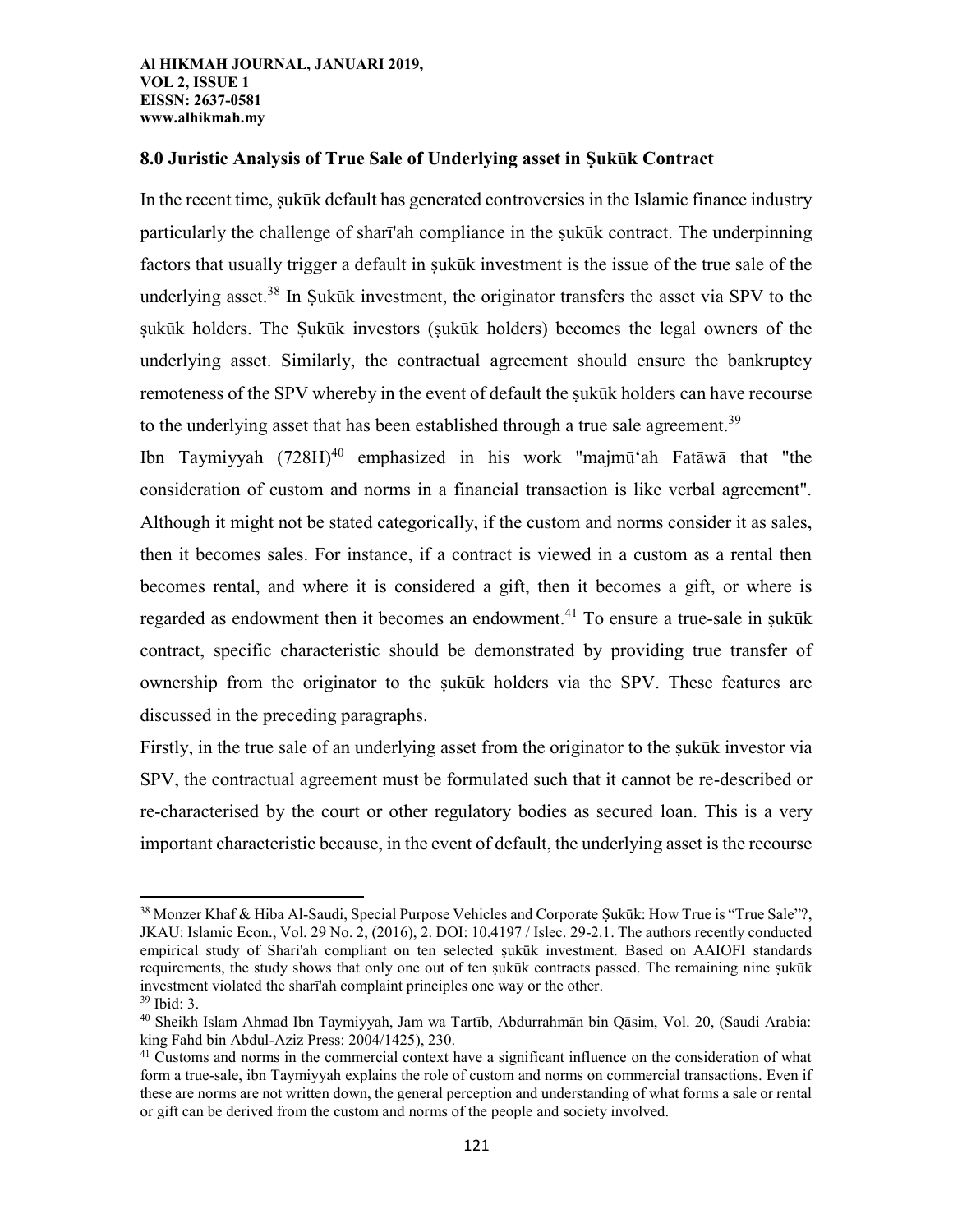for the sukūk investor. That is, if there are true-sale agreement, it is easy for the originator to make a fraudulent transfer or preference payment in the situation of bankruptcy.<sup>42</sup> Secondly, true sale of the underlying asset should be characterized as a contractual formation that enhance bankruptcy remoteness of the SPV. In the event of bankruptcy of the originator or default from financial obligations, the SPV should be able to enforce recourse to the asset on behalf of the sukūk investors without any hindrance arising from financial distress of the obligor.<sup>43</sup> Several studies have shown that bankruptcy remote of the SPV is usually achieved in assets backed sukūk rather than asset-based sukūk.<sup>44</sup> Also, it is worth mentioning that an overriding alien could influence the interpretation of the contractual agreement. Hence, true sale agreement must be free from all pre-overriding third parties such as secure loans, ambiguous clauses, non-sharī'ah complaint clauses and element in the ṣukūk contracts.<sup>45</sup> Furthermore, repurchase of the underlying asset must be at the maturity period and at fair or nominal value. This requirement must be based on a sharī'ah principle which forbids the muḍārib in muḍārabah contract or the wakil in Wakālah contract to repurchase from the ṣukūk investors before the maturity period**.** 46

It is worth mentioning that there are issues in structure of East Cameron Mushārakah Ṣukūk which has also contributed to the cause of argument among contractual parties. In East Cameron sukūk lawsuit, a pledge and Antichresis was the focus of the legal argument. Although the United States law duly stipulates a clear distinction between pledge and Antichresis, the term pledge is a contractual agreement whereby the debtor delivers a pledge item to the creditor or another third party. The pledge item, in this case, is usually movable items and this is a key factor in ensuring its delivery from one party to the other

<sup>&</sup>lt;sup>42</sup> Fahd bin Bādī Al-Murshidī, Al-Sukūk, Ahkāmuhah, Wa dawābituhah, wa ishkālātuhah, Dirāsat Shar'iyyah Naqdiyah, Al-Rajhi Bank, (Riyād: Dar Kunūz Ishbiliyah, 2014-1435), P: 41.

 $43$  Beebee Salma Sairally et al., Sukūk, Principles and Practices, (ISRA, Suruhanjaya Sekuriti & Khazanah Nasional, 217), 513.

<sup>&</sup>lt;sup>44</sup> Asset-backed sukūk are securities that cater for the ownership conveyance through a "true sale" of the underlying asset such that the ṣukūk investors can have recourse in the event of default. Unlike in asset-based sukūk, the presumed underlying asset is primarily to fulfil sharī'ah compliant requirement and the true-sale of the underlying asset is not effected through legal transfer of ownership from the obligor to the ṣukūk investors. Similarly, in a covered sukūk, it is usually a mixture of pools of assets and liquidity to achieve higher rating. Covered sukūk usually have simulated (Al-Suri) features that might violate sharī'ah principles. <sup>45</sup> Christopher F Richardson, Islamic Finance Opportunities in the Oil and Gas Sector: An Introduction to an Emerging Field, (2006), 6.

<sup>46</sup> AAIOFI, Shari'ah Standard no. (12) 5/7, (2015), 348.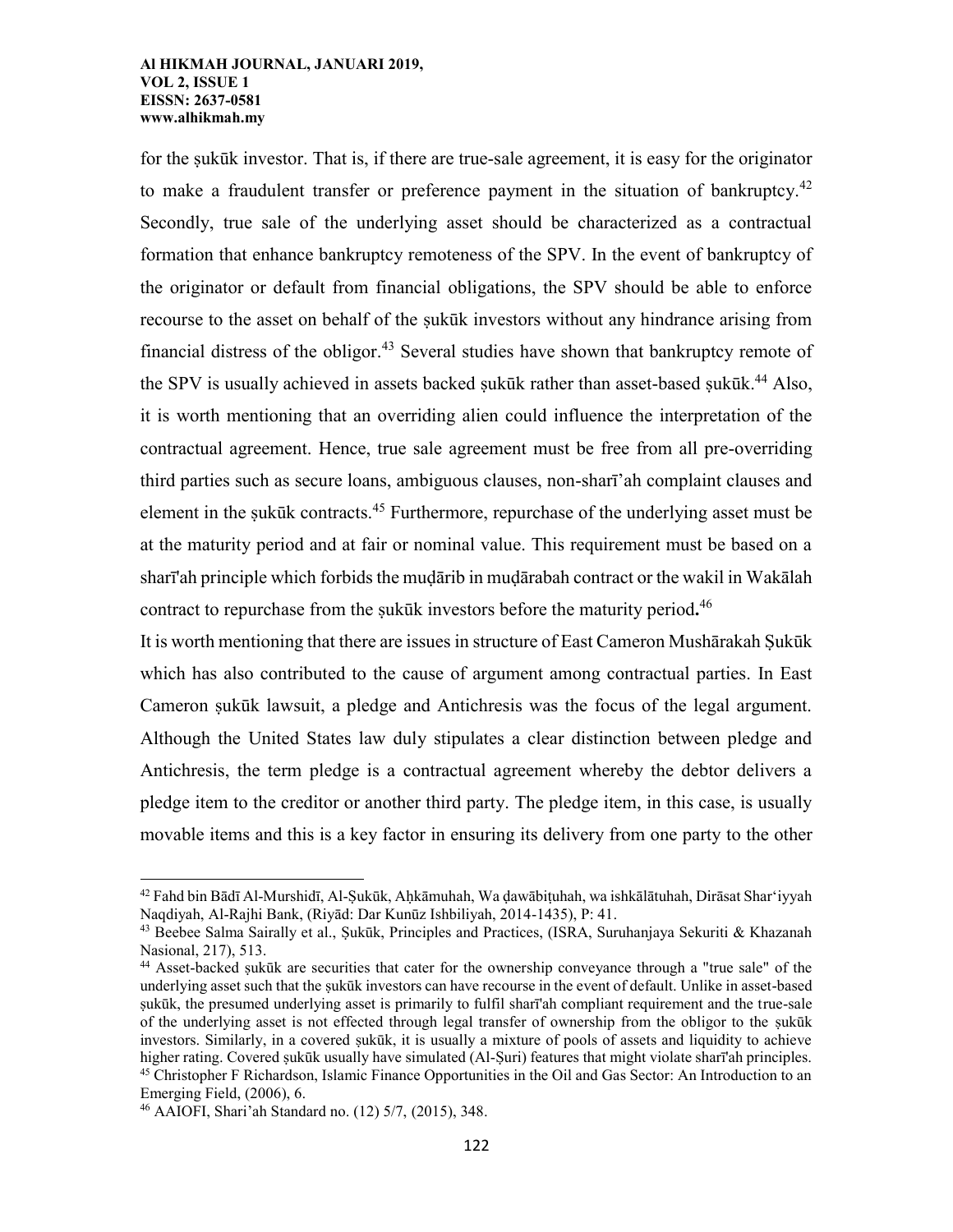with the basic intent of securing debt obligation. The contractual agreement comprises of the pledge to return the pledge item with its fruits and accessions to the pledger upon fulfilment of a principal obligation. Moreover, the pledge item is considered as security for the payment of debt and fulfilment of principal obligation which is subject to forfeiture in the event of default and failure. $47$ 

Unlike the antichresis, it is a Greek work from "anti" (against) and "Chresis" (use). The term antichresis is a contractual agreement of giving a credit against the use of a property. Antichresis is a financial transaction whereby the owner of an asset gives the right of use of a property in exchange of fixed amount as stipulated in the contractual agreement. It gives usufruct right to the tenant for use of property for an agreed period. At maturity, the contract usually stipulates that the owner returns the lump sum of money in exchange with the property from the tenant.<sup>48</sup> According to the Louisiana antichresis reference no. title XX USA, the fruit of the property is equal to the interest and the tenant must deliver the fruit to the landlord. However, US Article 3176– 3181 stipulates that if the interest is not stated, then the interest is taken from the underlying asset.<sup>49</sup> The Contractual agreement in East Cameron gas ṣukūk indicates the use of Antichresis transaction and not pledge because there is a distinction between them. The former is used in immovable properties and is completed with the transfer of legal ownership between the parties. A pledge transaction is used in movable items and the contract should ensure physical transfer or delivery to the other party. The other party, in this case, can either be the creditor or the third party appointed and agreed upon by both parties.<sup>50</sup> Although, the term antichresis is a Greek word, yet this concept and its application have convergence in Islamic law. The term "pledge" is commonly used in Rahn based transaction, also, making a pledge with an immovable item can also be traced to certain Islamic thresholds. الرهن العقاري الحيازي

<sup>&</sup>lt;sup>47</sup> Janet Grace Dalisay Fabrero, Notes on Pledge, Mortgage, Chattel Mortgage and Antichresis, Retrieved on 6/4/2018, From https://www.scribd.com/doc/208072580/Notes-on-Pledge-Mortgage-Chattel-Mortgageand-Antichresis.

<sup>48</sup> Ignacio Navarro et al., Antichresis leases: Theory and empirical evidence from the Bolivian experience, Regional Science and Urban Economics 40 (2010) P: 34, j o u r n a l h om e p a g e : www. e l s ev i e r. c om  $/$  l o c a t e  $/r$  e g e c.

<sup>49</sup> Ibid: P: 35.

<sup>50</sup> United States Bankruptcy Court Western District of Louisiana Lafayette Division, Case no. 08-51207, Retrievedon02/04/2018

from:file:///C:/Users/HP/Desktop/East%20Cameron%20Court%20case/ECP%20Petition.pd P:15.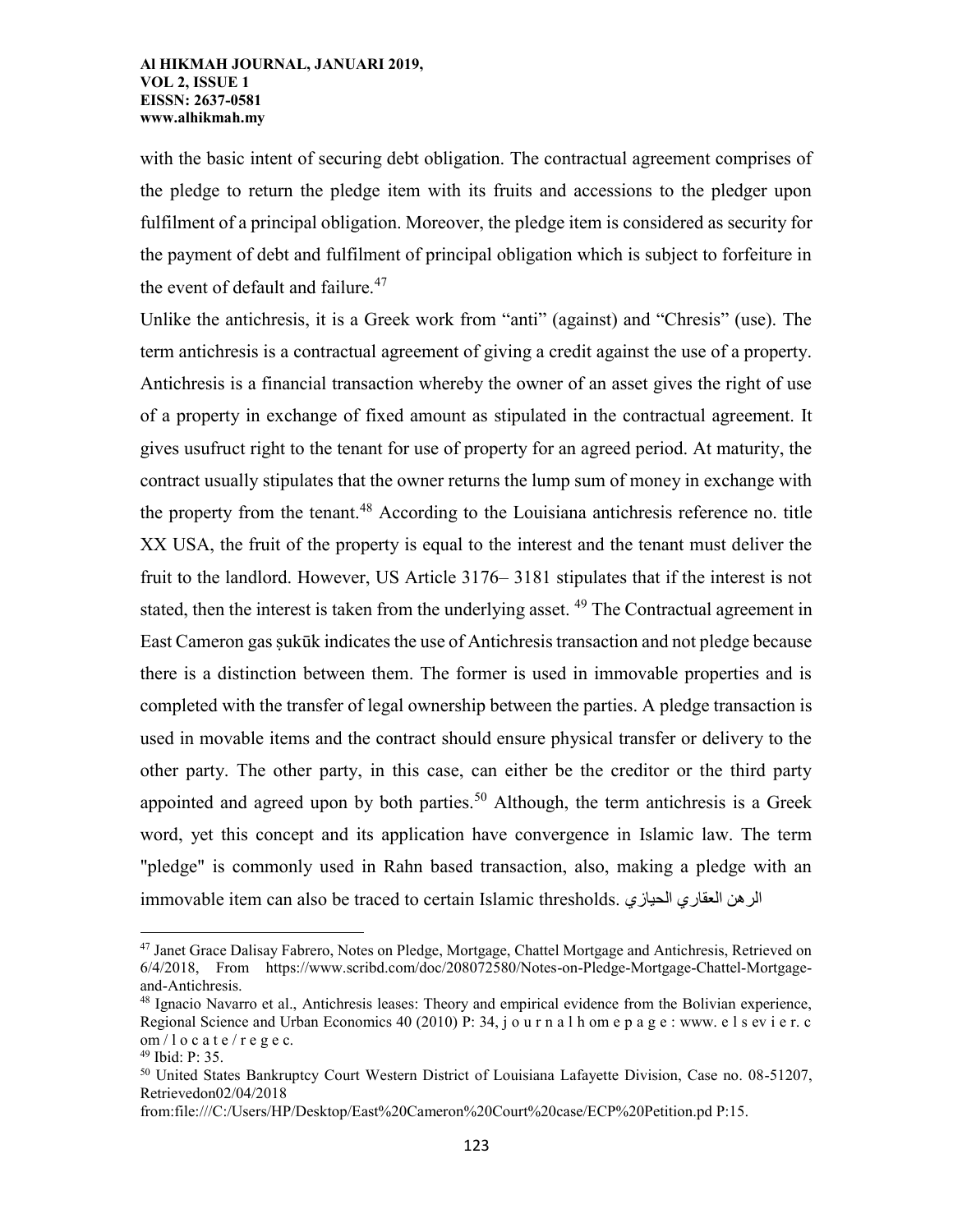l

## **9.0 Discussion on the East Cameron court decision**

The East Cameron gas defaulted on its periodic payment to the sukūk investors due to financial distress triggered by a shortfall in the production of oil and gas. Consequently, East Cameron defaulted and filed for chapter 11 bankruptcy protection. However, the East Cameron Partners ṣukūk is asset-backed which fulfils important sharī'ah requirements principles as stipulated in the AAIOFI sharī'ah standard 2008. The court upheld that ṣukūk investors in east Cameron gas have a legal claim to the Ownership of the Mushārakah underlying assets. Hence, the ṣukūkholders are owners of the overriding royalty interest (ORRI) from the oil and gas reserves are considered as real property in the Louisiana US, jurisdiction.<sup>51</sup> It seems to the researcher that the decision is borne out of the nature of the American legal system which recognised the contractual agreement on the underlying asset as true-sale and not secured loan. By implication, if the East Cameron partners" claim that the contractual agreement is a secured loan and not true-sale had been accepted at the law court, then ṣukūk holders would have been subjected to sharing the ownership of the underlying asset with other creditors.<sup>52</sup> Sweder van Wijnbergen and Sajjad Zaheer, explained the decision of the court on East Cameron ṣukūk default is a landmark precedent in Islamic finance and most especially in ṣukūk investment. This is because the overall decision protects ṣukūk holders' rights and would subsequently have a positive impact on the global ṣukūk market. It also provides a legal precedent that asset-backed ṣukūk are in fact bankruptcy free in the event of financial distress.<sup>53</sup>

The East Cameron ṣukūk is an asset-backed mushārakah ṣukūk with an (ORRI) as an underlying asset. The obligor defaulted and claimed the Sukuk contract is a secured loan. Hence, other creditors and Sukuk holders should partner in recourse to the underlying asset. The court rejected this position because the contractual structure depicts true sale

<sup>&</sup>lt;sup>51</sup> Monzer Kahf and Hiba al-Saudi, Special Purpose Vehicles and Corporate Sukūk: How True is "True Sale"?, JKAU: Islamic Econ., Vol. 29 No. 2, pp: 3-21 (July 2016) DOI: 10.4197 / Islec. 29-2.1.

<sup>52</sup> Stephen Fidler, Defaults Pose Latest Snag In Islamic-Bond Market, The Wall Street Journal, June 16, (2009): Retrieved on 27/05/2018 from: https://www.wsj.com/articles/SB124510859262816907.

<sup>53</sup> Sweder van Wijnbergen and Sajjad Zaheer, Ṣukūk Defaults: On Distress Resolution in Islamic Finance, Duisenberg school of finance - Tinbergen Institute Discussion Paper TI 13-087 / VI / DSF 57, (2011): 18.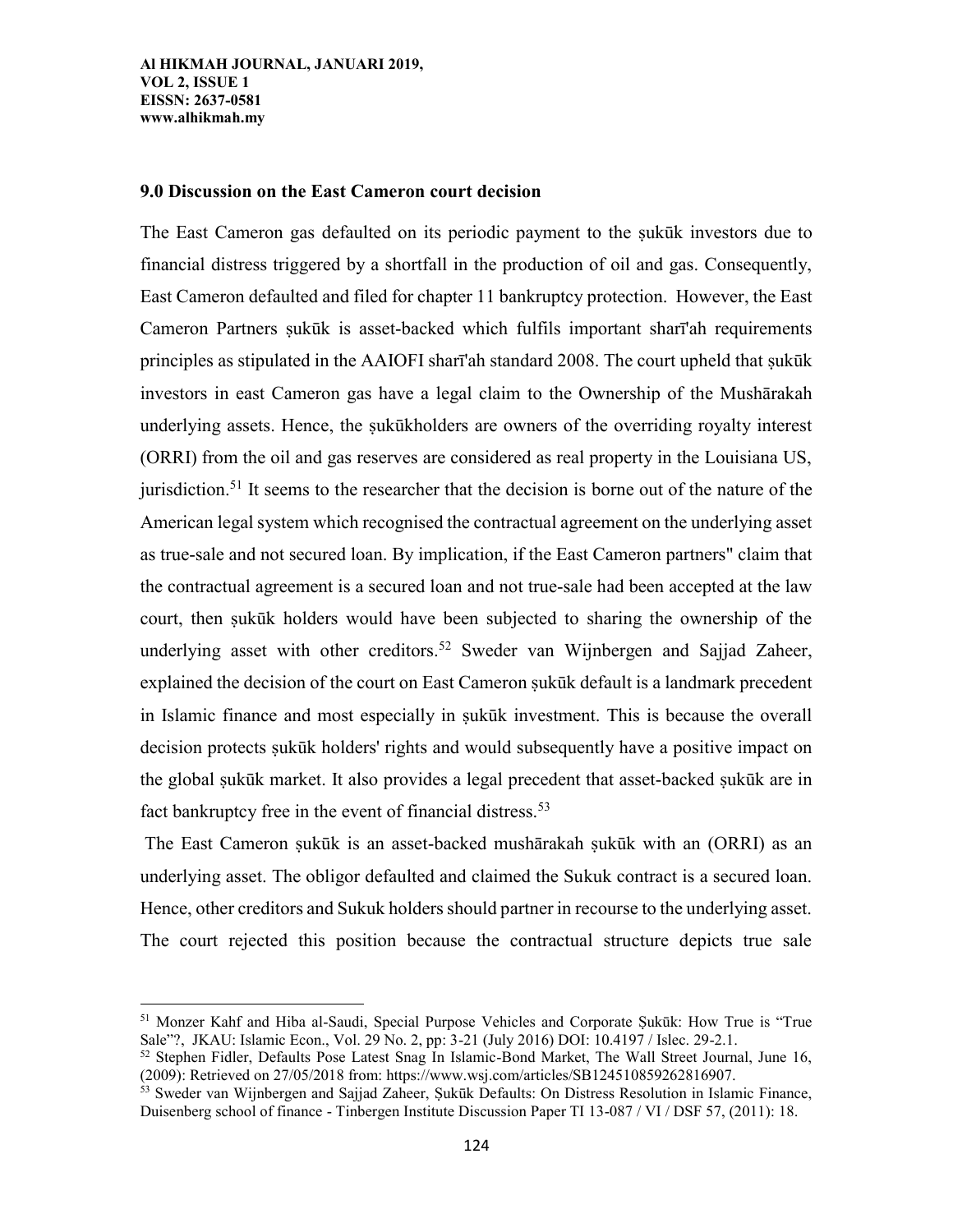securitisation based on USA law. Although there is no specific record of asset-based court judgment which eventually favoured the sukūk investors. It seems fair to say that assetbacked security enhanced the claim of true-sale agreement in the east Cameron court judgement.<sup>54</sup>

## **Conclusion**

In the end, the court decision on East Cameron gas ṣukūk default was in favour of the *ṣukūk* holders. The court rejected the argument of the East Cameron partners that the underlying asset -represent a secured loan and not a true sale. The implication as expressed earlier is that, if the decision had favoured the claimant proposition, the ṣukūk holders would have been subjected to share the proceeds of the underlying assets with other creditors since it's a merely secured loan. Hence, ensuring the true sale is one of the safety net in protecting the right of the *ṣukūk* holders. Compliance to sharī'ah principles of ownership and risk sharing would have reduced incidence of defaults and facilitated restructuring, as shown in the case of ECP *ṣukūk* investment. The study found out the USA bankruptcy chapters are the relevant laws in Sukuk default cases. The judge in the case of East Cameron sukuk was based on the document before the court. The underpinning document shows the underlying asset ORRI contractual agreement is a through sale. Hence the court decided it was a through the sale. However, it seems to the researcher that the ṣukūkholders are better protected in the because it is an asset-backed Sukuk whereby the document depicts the underlying asset and the transfer of ownership.

## **References**

- Beebe Salma Sairally et al., Ṣukūk: Principles & Practices, (Kuala Lumpur, ISRA, Suruhanjaya Sekuriti & Khazanah Nasional, 2017), 588.
- Bracewell & Giuliani, 2012, Chapter 11 of the United States bankruptcy code: Background and Summary, 2012, P: 1, Retrieved on 4/4/2018, from:

<sup>54</sup> ISRA, Islamic Financial System: Principles and Operations, (Kuala Lumpur, ISRA, 2012), 445.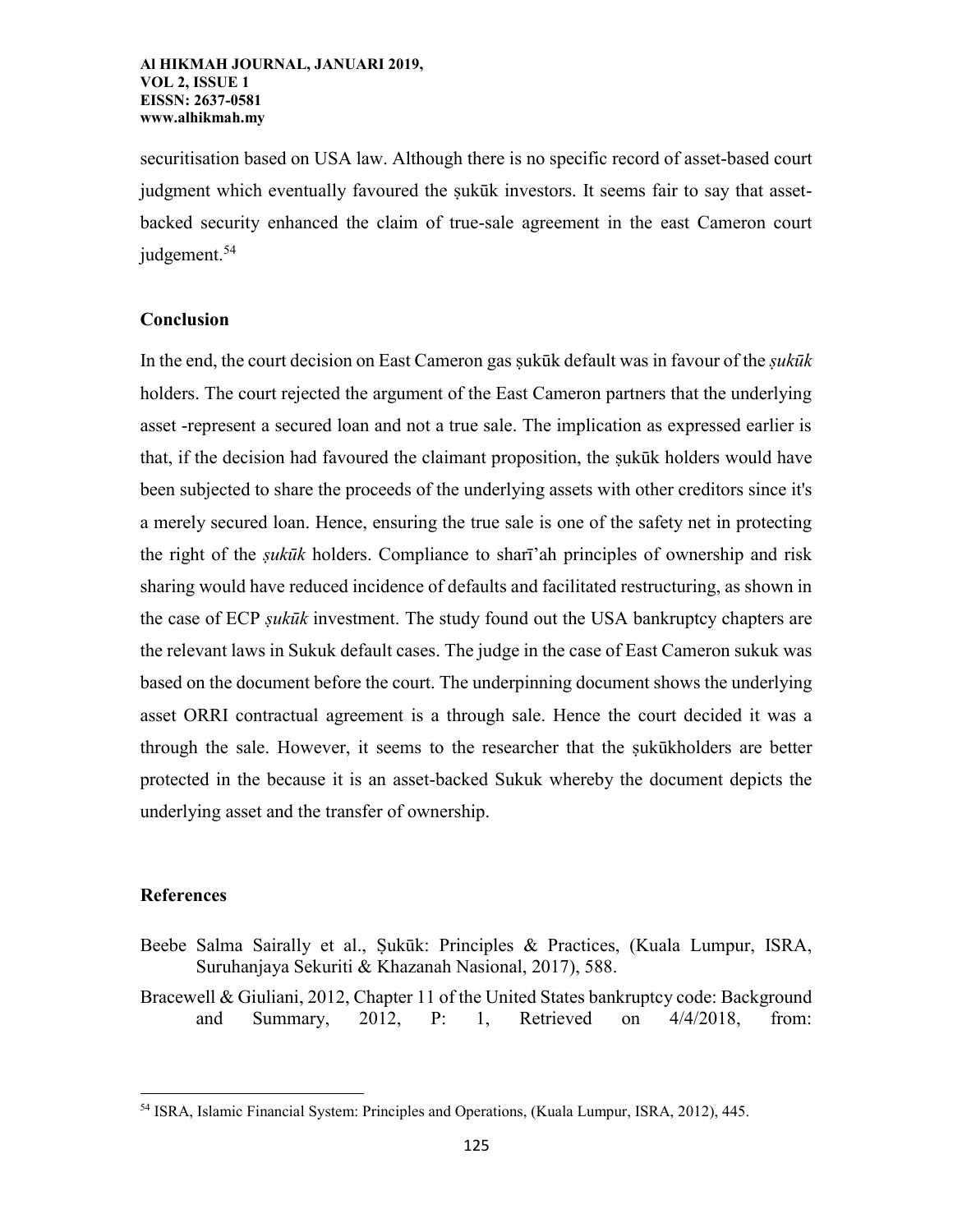> [https://www.insol.org/\\_files/Fellowship%202015/Session%203/Chapter\\_11\\_Over](https://www.insol.org/_files/Fellowship%202015/Session%203/Chapter_11_Overview.pdf) [view.pdf.](https://www.insol.org/_files/Fellowship%202015/Session%203/Chapter_11_Overview.pdf)

- Christopher F Richardson, Islamic Finance Opportunities in the Oil and Gas Sector: An Introduction to an Emerging Field, (2006), 6.
- Company Overview of Stone Energy Offshore, L.L.C., Certain Producing Properties in South Louisiana, the contract of the contract of the contract of the contract of the contract of the contract of the contract of the contract of the contract of the contract of the contract of the contract of the contract [https://www.bloomberg.com/research/stocks/private/snapshot.asp?privcapId=247](https://www.bloomberg.com/research/stocks/private/snapshot.asp?privcapId=247766963) [766963.](https://www.bloomberg.com/research/stocks/private/snapshot.asp?privcapId=247766963)
- David Cameron to unveil plans for £200m Islamic bond, World Islamic Economic Forum will hear prime minister outlining plans for Sukūk bond compliant with Islamic law, Retrieved on 23 /04 /2018, from: https://www.theguardian.com/money/2013/oct/29/Islamic-bond-david-camerontreasury-plans.
- East Cameron gas prospectus, East Cameron Gas Company US\$165,670,000 Investment Trust Certificates (Ṣukūk), :2. Retrieved on 26/05/2018 from [file:///C:/Users/HP/Desktop/SC%20Malaysia/East\\_Cam%20\(1\).pdf.](file:///C:/Users/HP/Desktop/SC%20Malaysia/East_Cam%20(1).pdf)
- East Cameron Partners' Ṣukūk, retrieved on 18/04/2018 from: [https://Islamicmarkets.com/education/east-cameron-partners%E2%80%99-sukuk.](https://islamicmarkets.com/education/east-cameron-partners%E2%80%99-sukuk)
- Fahd bin Bādī Al-Murshidī, Al-Ṣukūk, Aḥkāmuhah, Wa ḍawābiṭuhah, wa ishkālātuhah, Dirāsat Sharʻiyyah Naqdiyah, Al-Rajhi Bank, (Riyād: Dar Kunūz Ishbiliyah, 2014- 1435), P: 41.
- Fed. R. Bankr. P. 1007, Chapter 11, Bankruptcy Basics, Retrieved on 4/4/2018, from: [http://www.uscourts.gov/services-forms/bankruptcy/bankruptcy-basics/chapter-](http://www.uscourts.gov/services-forms/bankruptcy/bankruptcy-basics/chapter-11-bankruptcy-basics)[11-bankruptcy-basics.](http://www.uscourts.gov/services-forms/bankruptcy/bankruptcy-basics/chapter-11-bankruptcy-basics)
- Ignacio Navarro et al., Antichresis leases: Theory and empirical evidence from the Bolivian experience, Regional Science and Urban Economics 40 (2010) P: 34, j o u r n a l h om e p a g e : www. e  $\frac{1}{s}$  s ev i e r. c om  $\frac{1}{s}$  o c a t e  $\frac{1}{s}$  e g e c.
- ISRA, Islamic Financial System: Principles and Operations, (Kuala Lumpur, ISRA, 2012), 445.
- Janet Grace Dalisay Fabrero, Notes on Pledge, Mortgage, Chattel Mortgage and Antichresis, Retrieved on 6/4/2018, From [https://www.scribd.com/doc/208072580/Notes-on-Pledge-Mortgage-Chattel-](https://www.scribd.com/doc/208072580/Notes-on-Pledge-Mortgage-Chattel-Mortgage-and-Antichresis)[Mortgage-and-Antichresis.](https://www.scribd.com/doc/208072580/Notes-on-Pledge-Mortgage-Chattel-Mortgage-and-Antichresis)
- Kenneth C. Kettering, True Sale of Receivables: A Purposive Analysis, (2009), P:511, Retrieved on on  $\frac{4}{4/2018}$  from: file:///C:/Users/HP/Downloads/KetteringTrueSaleofReceivables16ABILRev5112 008.pdf.
- Kuwait Finance House "Introduction" in Ṣukūk Suruhanjaya Sekuriti Malaysia, Ṣukūk: Islamic Capital Market Series, Edited by AbdulKader Thomas (Malaysia, Sweet & Maxwell Asia & Thomas Reuters, 2010), IX.